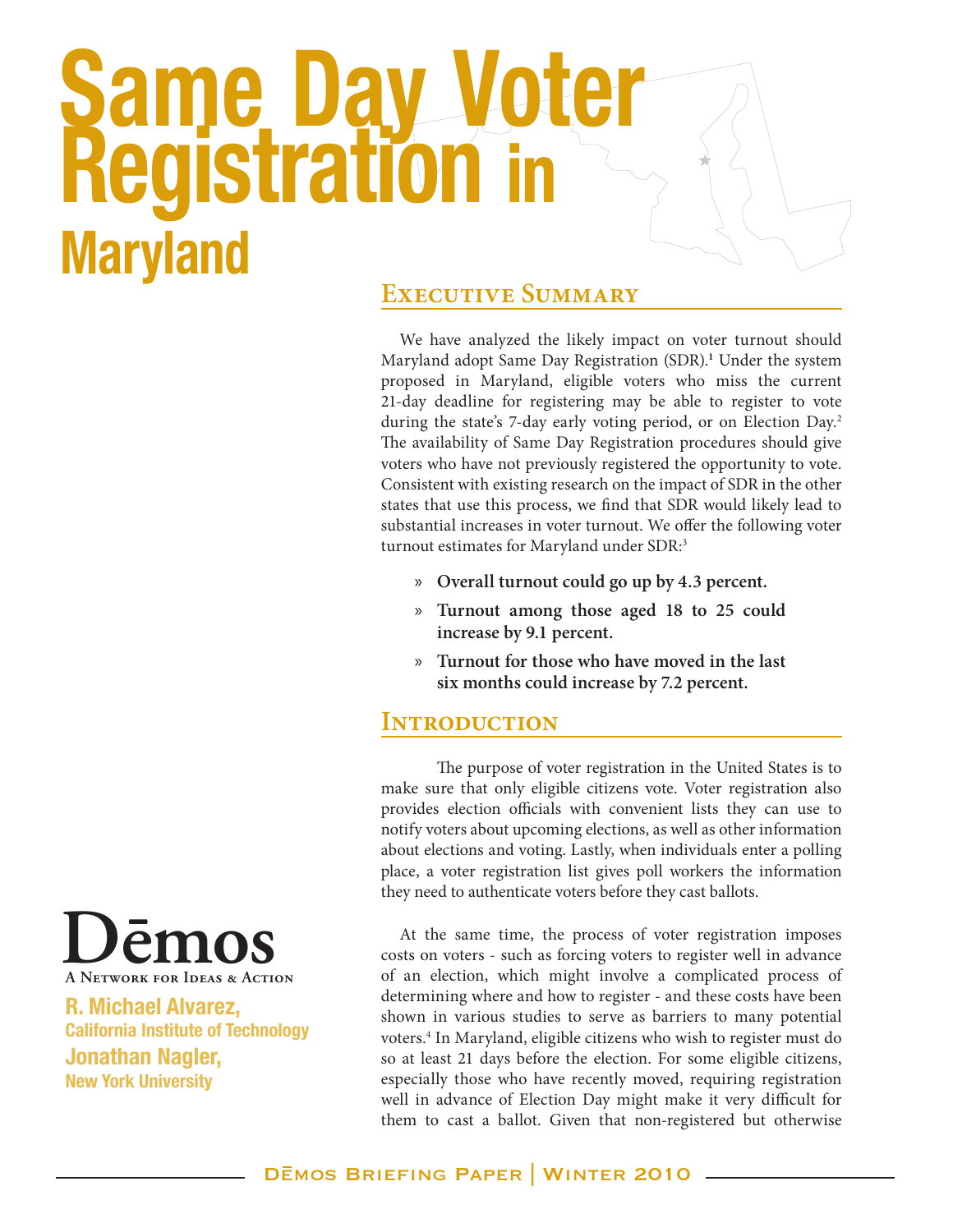eligible citizens are not on the lists that election officials or other political groups use to mobilize voters, some non-registered eligible citizens may not be aware of an upcoming election or about how and when they can register to vote.

In the last few decades, the costs associated with voter registration have been the focus of significant federal legislation. In 1993, the National Voter Registration Act (NVRA) required states to provide voter registration forms in places where residents register their motor vehicles, and in other state agencies like public assistance offices. NVRA also required that states allow for mail-in voter registration. More recently, in 2002, the Help America Vote Act (HAVA) attempted to significantly improve voter registration practices across the nation by requiring states to develop computerized, statewide voter registries, and also requiring all states to adopt provisional voting.

Currently, there are six states that have substantial experience allowing eligible citizens to register to vote on Election Day: Idaho, Maine, Minnesota, New Hampshire, Wisconsin, and Wyoming. Three other states have more recently adopted SDR procedures - Iowa, Montana and North Carolina.<sup>5</sup> The six states with substantial experience with SDR have shown that it is an effective way to increase voter participation without complicating election administration or leading to increased voter fraud. Research regarding the experiences of these six states with SDR has shown that:

- » **Voter participation is somewhere between 3 and 6 percentage points higher than if SDR not used in those states;**
- » **Citizens who have recently moved or are younger find it easier to register and vote;**
- » **Election administration, when SDR is thoughtfully implemented, can be improved and SDR does not undermine the Election Day experience of poll workers or voters;**
- » **And, there is no evidence that the prospects for election fraud are increased.6**

Thus, based on the previous experience of these states, previous research that we have conducted, academic research on voter participation and Same Day Registration, and new research we present below, we believe that Maryland will have a positive experience with Same Day Registration, provided that it is appropriately implemented. We estimate that turnout could increase in Maryland—possibly by 4.3 percent. In Maryland, this could result in more than 166,958 new voters in future presidential elections.7 Having more voters on the rolls, and allowing previously-registered voters to use SDR to update their addresses will improve election administration and give election officials throughout the state better information when they want to contact voters about upcoming elections and provide them with related information. Finally, increasing voter participation should lead to a stronger democracy and a strengthened civic culture in Maryland.<sup>8</sup>

#### **SDR, Registration and Turnout**

Determining a voter's eligibility before allowing them to cast a vote has a long history in the United States. Studies of early American political history have shown that eligibility was determined by party observers at the polling places, who were allowed to challenge a voter's ability to participate in an election.<sup>9</sup> Pre-election voter registration practices began early in American history, but became widespread in the decades after the Civil War.<sup>10</sup> In some states voter registration requirements were part of an array of measures, including poll taxes and literacy tests, that were used to disenfranchise segments of the potential electorate, including immigrants, the poor, and minorities. Early registration practices were often quite restrictive themselves, for example, requiring annual or periodic, in-person registration at a county office during weekday business hours.<sup>11</sup>

Liberalization of voter registration laws began with the civil rights movement, culminating in the passage of the Voting Rights Act (VRA) in 1965. The VRA eliminated many of the systematic barriers that made registration and voting difficult for poor and minority voters, and empowered the federal government to oversee the elimination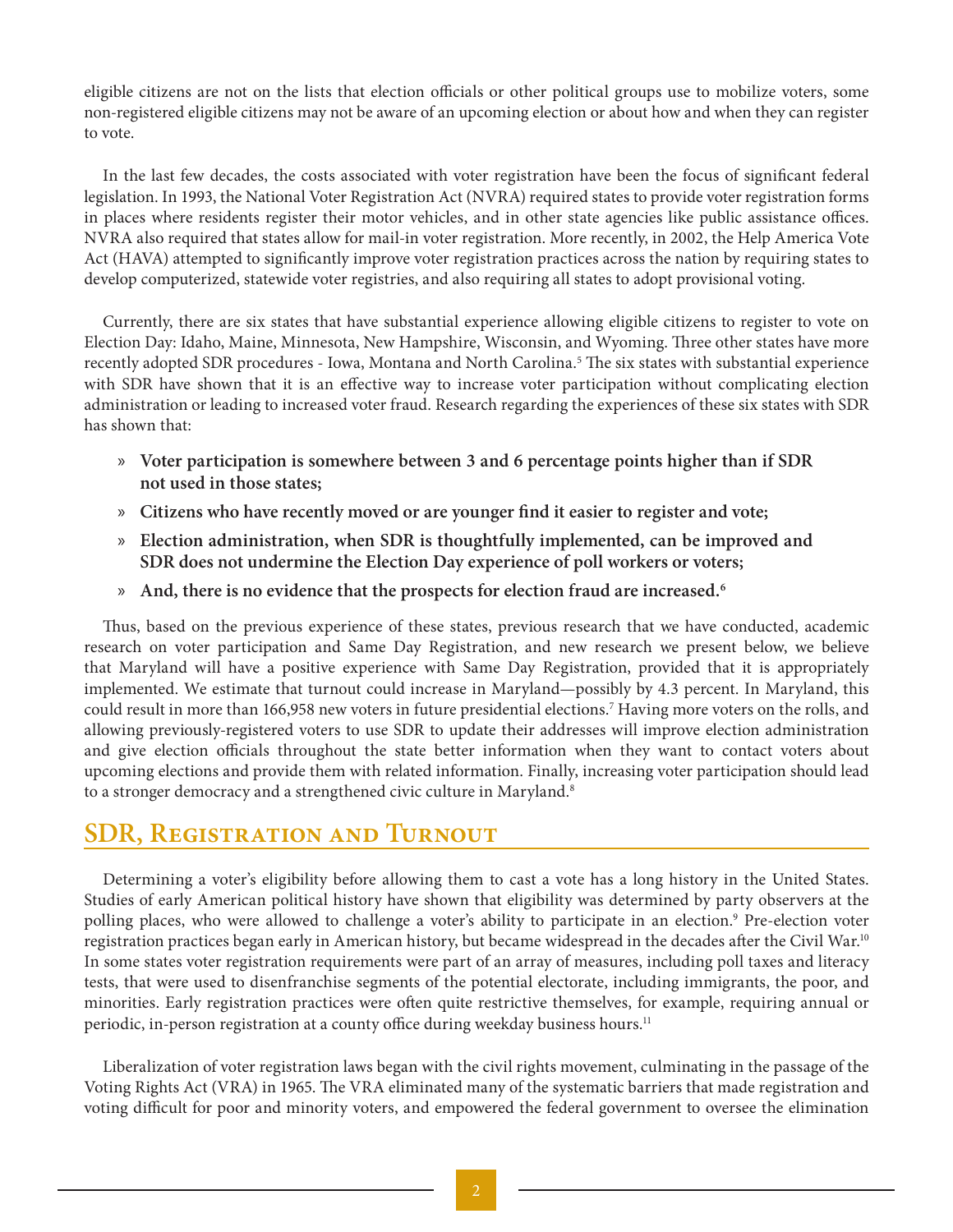of voting restrictions. Many states substantially reformed their registration and voting procedures after passage of the VRA.

But even with these reforms in some states, many other states continued to use restrictive registration practices after the passage of the VRA. In particular, in many places, local election officials had substantial discretion regarding the implementation of registration and voting procedures, and a patchwork quilt of registration practices existed in many states and across the nation. Additionally, research by scholars showed that many voting and registration practices, particularly the practice of requiring registration well in advance of Election Day, substantially reduced voter turnout.<sup>12</sup> This led to the enactment of the National Voter Registration Act in 1993 (NVRA), which sought to simplify the registration process and to improve the integrity of voter registries. Key to the NVRA was an expansion of avenues by which a citizen could register to vote, including registration by mail, in Department of Motor Vehicles offices, and in other state public assistance offices. The NVRA also provided for new rules regarding procedures for how voters could be removed from registration rolls.

More recently, problems in the 2000 presidential election led to additional federal efforts to reform the voter registration process. In 2002 the Help America Vote Act (HAVA) was passed; it included provisions requiring that states centralize their voter registries, and that those voter registries be a "centralized, interactive computerized statewide voter registration list defined, maintained, and administered at the State level." (HAVA Sec. 303(a)(1) (B)). HAVA also required that states implement "fail-safe", or provisional voting procedures, if they did not already have them, so that otherwise eligible citizens could cast a ballot rather than be disenfranchised due to an error in a voter registry.

The liberalized voter registration procedures adopted in Same Day Registration states have had an impact comparable to those achieved by these federal statures. The six, longstanding SDR states have generally had higher rates of voter turnout than states that do not have SDR. In the 2004 presidential election, those six SDR states also had demonstrably higher levels of voter turnout. According to the official voting statistics reported by secretaries of state and the U.S. Census Bureau estimates of state population, SDR states had a voter turnout rate of 70.3 percent in 2004 while non-SDR states had a turnout rate of only 54.7 percent.<sup>13</sup>

In the 2008 presidential election, the number of states using SDR or similar procedures swelled to nine. Analysis of voter participation data collected and distributed by the United States Election Project has shown that participation in the nine SDR states in the 2008 presidential election averaged 69percent, relative to an average of 62 percent participation in the non-SDR states.<sup>14</sup>

Were Maryland to implement the proposed Same Day Registration plan well, and if the state experienced the typical increase in voter turnout that other states have seen after implementation of SDR, voter participation could increase substantially. Furthermore, voter participation might increase noticeably among sectors of the population that typically vote at lower rates, such as newly relocated eligible citizens or young voters. Previous research has shown that SDR often helps these voters. The next section of this report returns to this issue, and provides precise estimates of SDR's potential impact on registration and turnout in Maryland.

#### **SDR in Maryland**

Maryland ranked 12th in terms of voter-eligible participation in the 2008 presidential election.15 To estimate the potential impact of SDR, we turn to data from the U.S. Census Bureau's Current Population Survey (CPS) for the presidential elections of 1996, 2000, 2004, and 2008 and use a methodology similar to one that we have employed in past research on voter turnout, discussed in the Technical Appendix below.<sup>16</sup> In summary, we estimate a statistical model predicting whether individual respondents in the 1996, 2000, 2004, and 2008 CPS report being registered and whether they voted. In this estimation, we control for many factors, including the voter registration process in the state. We control for the respondents' age and level of education, whether or not respondents have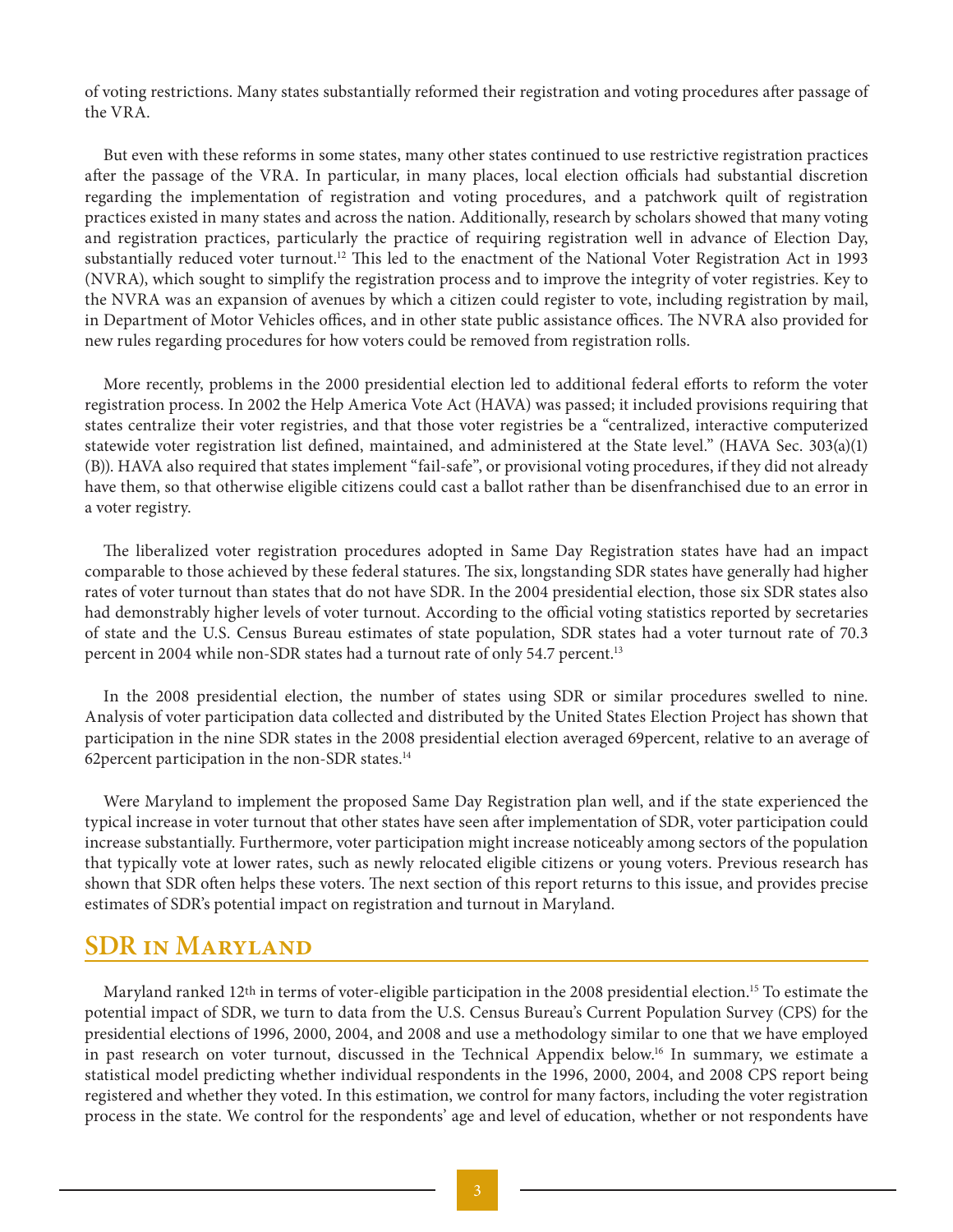moved recently, their ethnic background, and whether or not they are a native-born citizen or have been recently naturalized. We then use these estimates to simulate what turnout would have been in Maryland if Maryland had used Same Day Registration in these four elections, and we compute the number of additional voters Maryland would have had in the 2008 election with Same Day Registration.<sup>17</sup>

Estimates of SDR's potential effect on voter turnout in the presidential elections in Maryland are provided in Table 1. The analysis presented here predicts a 4.3 percent increase in voter turnout in future presidential elections were Maryland to adopt SDR.

Our analysis suggests other substantial increases in voter turnout for those who might be most affected by SDR:

- » **Turnout among those aged 18 to 25 could increase by 9.1 percent under SDR.**
- » **Turnout for those who have moved in the last six months could increase by 7.2 percent under SDR.**
- » **Over 113,750 additional citizens who do not have college degrees would vote compared to almost 52,882 new voters with college degrees.**
- » **Thus, those eligible citizens who are most typically affected by Same Day Registration in other states would also be strongly affected in Maryland.**

Thus, those eligible citizens who are most typically affected by Same Day Registration in other states would also be strongly affected in Maryland.

### **Conclusion**

Over the last 35 years, one of the more consistent conclusions in the study of turnout has been that making the registration and voting process easier will increase turnout among eligible voters.18 Our analysis of the impact of SDR in Maryland is merely another piece of evidence supporting this claim. By comparing voter turnout in states with SDR and states without SDR, we have estimated the impact SDR would have in Maryland. Adoption of SDR could raise turnout by 4.3 percent according to our estimates; it could raise turnout substantially more among groups such as young voters and voters who have moved in the period preceding the election.

The trend in the United States has been to ease the barrier that registration places on voting by moving the deadline closer to Election Day. Moving towards Same Day Registration would ease that barrier for thousands of citizens in Maryland, and bring more participants into the democratic process.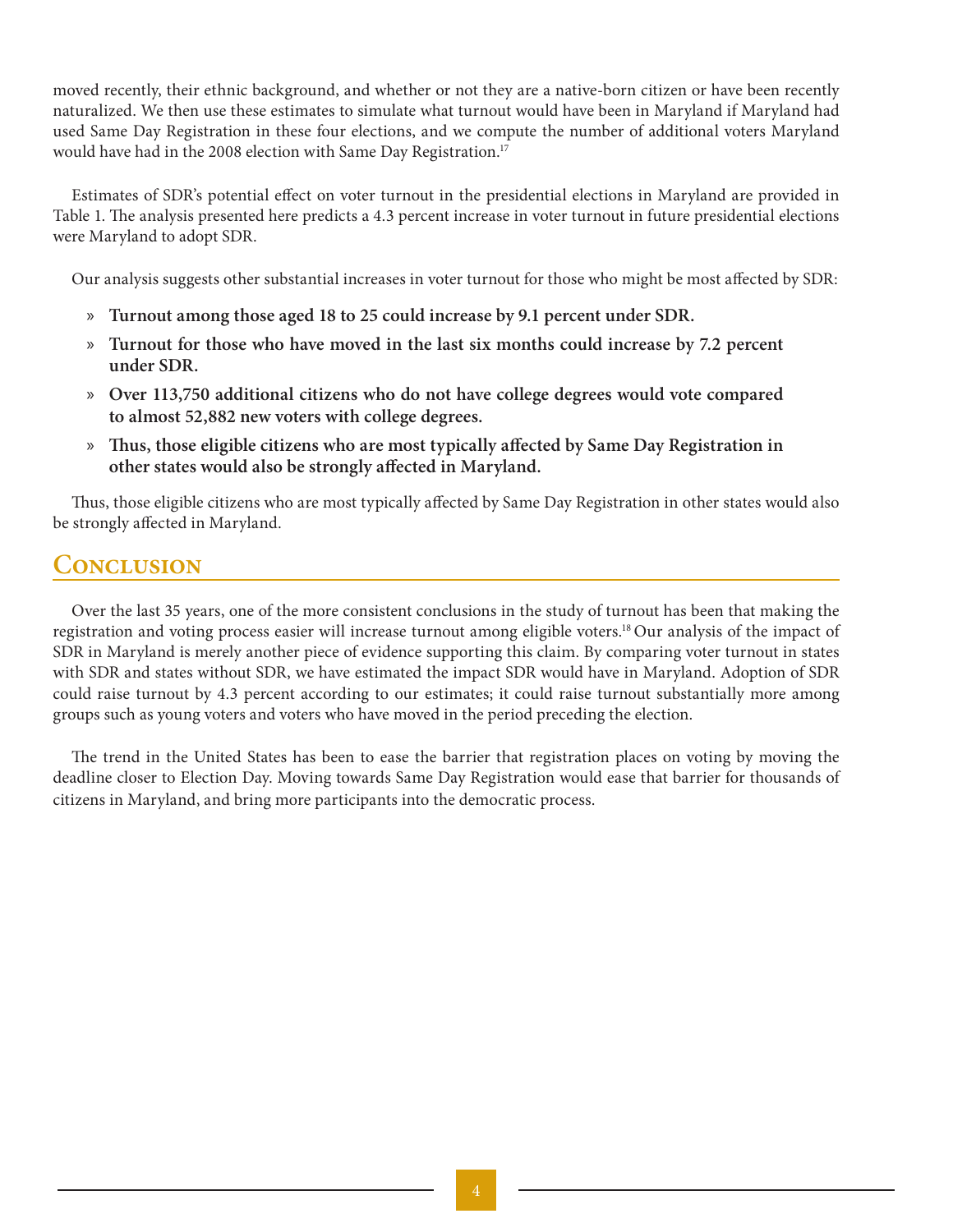#### **Technical Appendix**

To estimate the impact of SDR in Maryland we analyzed individual survey data collected by the Census Bureau. Each month the Census Bureau surveys approximately 50,000 households in the Current Population Survey. In even numbered years the November survey includes a battery of questions asking respondents whether or not they were registered to vote, how they registered, and if they voted. The CPS is considered to be the "gold standard" of datasets for analyzing individual-level factors affecting turnout, and turnout across states. The Census Bureau has a higher response rate than any other survey and the sample size is large enough to draw statistically valid samples within a state. Whereas the typical media poll might have 1,500 respondents nationwide, the November 2008 CPS included 859 respondents from Maryland. And to increase our statistical power even more, we pooled the CPS from the presidential elections of 1996, 2000, 2004, and 2008, giving us over 4400 respondents from Maryland, and over 278,000 respondents in total.

Our model incorporates factors that have been shown in extensive research on voter turnout to be correlated with an individual's decision on whether or not to vote. We utilize categorical variables to indicate whether or not the person is in one of six age groups: 18 to 25, 26 to 35, 36 to 45, 46 to 60, 61 to 75, or 76 to 84. We utilize categorical variables for education placing the respondent as having less than a high school degree, a high school degree, some college education, or a BA or beyond. For annual family income, we include brackets of less than \$20,000, between \$20,000 and \$40,000, between \$40,000 and \$60,000, and above \$60,000. The respondent's ethnicity is measured as white non-Hispanic, black, Latino, or other. We also included variables indicating whether or not the respondent was a naturalized citizen, and if so, whether they had come to the United States within 10 years of the election or within 16 years of the election. We also included a variable for whether the respondent lives in an urban or rural area. And we include a variable for whether or not the respondent moved in the six months prior to the election.

We include variables at the state level for the number of days before the election that registration closes and for the presence of a competitive election. We include three categorical variables indicating the presence (or absence) respectively of: a senate, gubernatorial, or presidential race within the state that was decided by a margin of 5 percent or less.

To be able to determine the impact of SDR on particular groups of the population, and because we expect that SDR will have larger effects on those who have the most difficulty meeting the burden of pre-election registration, we include interaction terms between the availability of SDR, and the respondent's age, education and income, as well as whether or not the respondent had moved previously and whether the respondent was a native born citizen or a naturalized citizen (and if so, whether recently immigrated or not).

Given these specifications, we estimated the model on all respondents in the CPS for the presidential election years of 1996, 2000, 2004, and 2008. And since we were estimating the model on multiple elections, to allow for differences in turnout across the elections, we included year-dummy variables. Estimating the model gave us estimates of the model parameters. We then compute the predicted probability of each respondent in our sample in Maryland voting under that current legal conditions-that is the state's requirement that voters register well before Election Day. We also compute the probability of each respondent in the sample in Maryland voting under the counterfactual condition that Maryland had Same Day Registration available. By aggregating those predicted probabilities over different sub-groups of interest, we are able to estimate the impact of SDR on any sub-group within the population, or we can estimate the impact of SDR on all voting age persons in Maryland.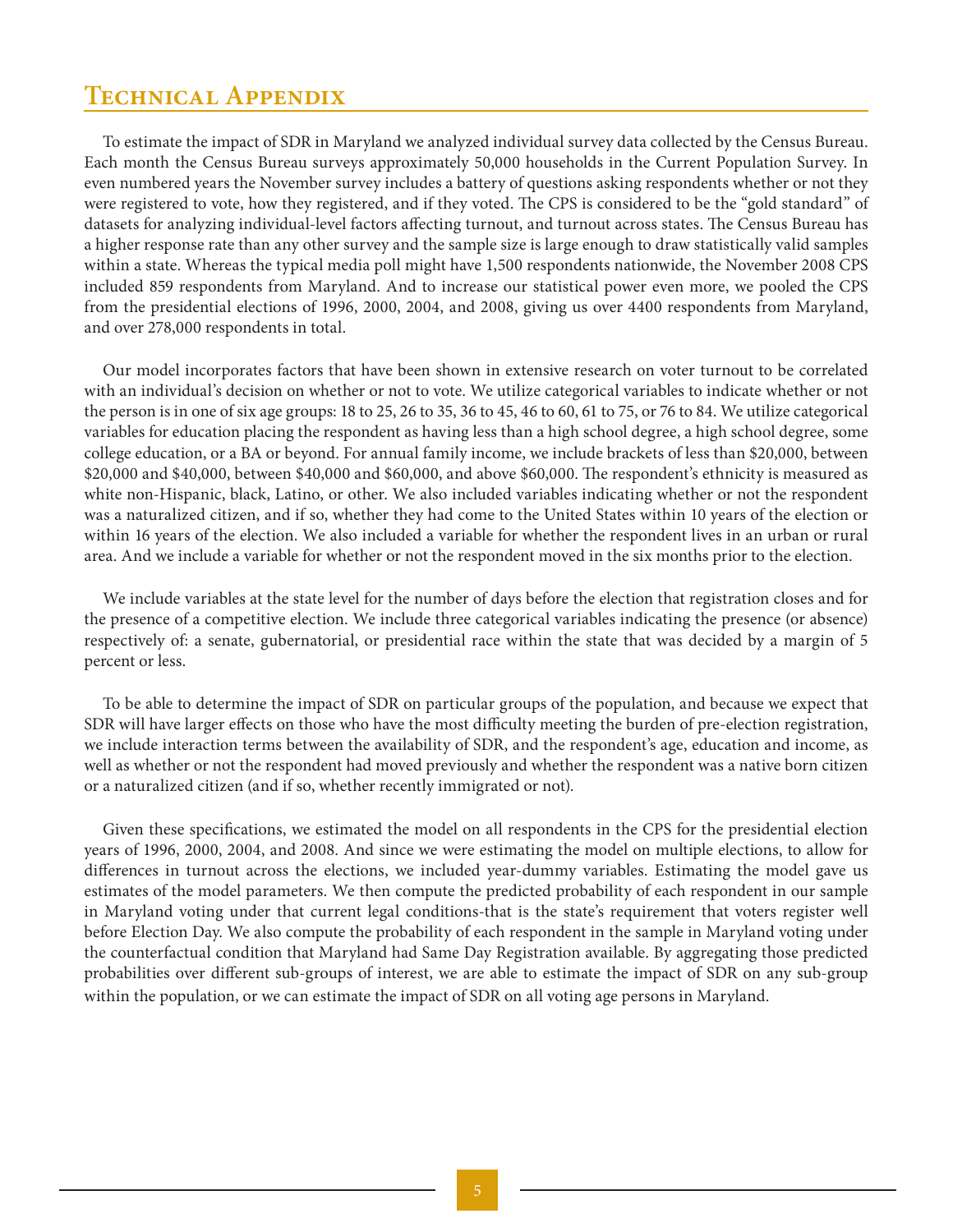# **Table 1:** Simulated Turnout Increases in Maryland under SDR

|                                              | <b>Estimated Percentage Point</b><br>Increase with SDR | <b>Estimated Additional</b><br>Votes with SDR |
|----------------------------------------------|--------------------------------------------------------|-----------------------------------------------|
| <b>Entire State</b>                          | 4.3                                                    | 61,190                                        |
| Persons who have moved in the last 6 months  | 7.2                                                    | 10,262                                        |
| Persons Age 18-25                            | 9.1                                                    | 15,477                                        |
| Persons Age 26-35                            | 6.0                                                    | 14,816                                        |
| Persons Age 36-45                            | 3.9                                                    | 11,967                                        |
| Persons Age 46-60                            | 3.1                                                    | 11,823                                        |
| Persons Age 61-75                            | 2.0                                                    | 5,138                                         |
| Persons Age 76-84                            | 2.6                                                    | 1,840                                         |
| Latinos                                      | 5.6                                                    | 23,049                                        |
| Whites (Non-Hispanic)                        | 4.3                                                    | 30,324                                        |
| Blacks                                       | 3.7                                                    |                                               |
| Naturalized Citizens                         | 5.2                                                    | 1,711                                         |
|                                              |                                                        |                                               |
| Lower Income (\$0-\$20,000 household income) | 4.1                                                    | 17,018                                        |
| Middle Income (\$20,000 - \$40,000)          | 4.1                                                    | 19,930                                        |
| Upper Income (\$40,000 - \$60,000)           | 4.3                                                    | 10,567                                        |
| Top Income (\$60,000 and above)              | 4.4                                                    | 13,676                                        |
| Rural                                        | 3.5                                                    | 25,062                                        |
| Urban                                        | 4.3                                                    | 36,137                                        |
| Persons with grade school education          | 3.5                                                    | 7,489                                         |
| Persons who are high school graduates        | 4.4                                                    | 19,066                                        |
| Persons with some college                    | 4.6                                                    | 19,830                                        |
| College graduates                            | 4.2                                                    | 14,798                                        |

Source: Computed by authors, based on analysis of the Current Population Survey, U.S. Bureau of the Census, various years.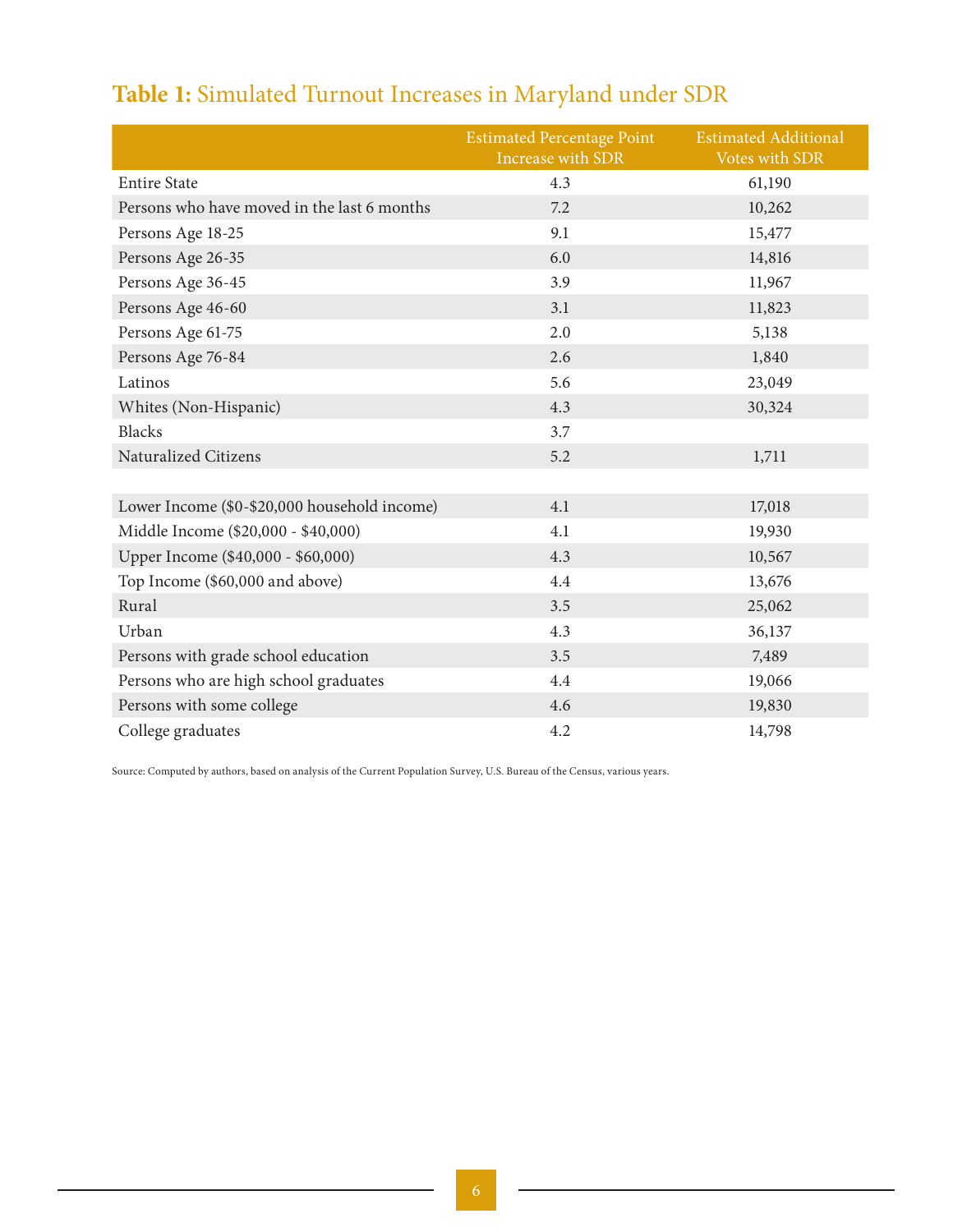#### **ENDNOTES**

- 1. This report is similar to an analysis we produced for Demos on the impact of Election Day Registration (EDR) in Iowa, and borrows liberally from that report in the general discussion of the impact of voter registration laws. See R. Michael Alvarez & Jonathan Nagler, *Election Day Voter Registration in Iowa,* Demos: A Network for Ideas and Action, 2007, http://www.demos.org/pubs/updatedIOWA.pdf.
- 2. Current information on the process of voter registration in Maryland can be found at http://Maryland-elections.org/elections1/registertovote. html.
- 3. A '5 percent increase' refers to an increase of 5 *percentage points*, or 5 percent of voting age population, not 5 percent of those *already voting.* Thus, an increase from 50 percent turnout to 55 percent turnout is referred to as a 5 percent increase.
- 4. How voter registration imposes costs on potential voters was originally researched by Raymond E. Wolfinger and Steven J. Rosenstone, *Who Votes?,* New Haven: Yale University Press, 1980.
- 5. North Dakota does not currently require voter registration. Iowa and Montana recently adopted Election Day Registration. North Carolina now permits individuals to register and vote at its in-person absentee voting sites, open from the end of the regular voter registration period to three days before Election Day.
- 6. See, for example, R. Michael Alvarez and Stephen Ansolabehere, "California Votes: The Promise of Election Day Registration", Demos: A Network for Ideas and Action, 2002; R. Michael Alvarez, Jonathan Nagler and Catherine Wilson, "Making Voting Easier: Election Day Registration in New York", Demos: A Network for Ideas and Action, 2004; M.J. Fenster, "The Impact of Allowing Day of Registration Voting on Turnout in U.S. Elections from 1960 to 1992," *American Politics Quarterly* 22(1) (1994): 74-87; B. Highton, "Easy Registration and Voter Turnout," *The Journal of Politics* 59 (2); Lorraine C. Minnite, *An Analysis of Voter Fraud in The United States,* Demos: A Network for Ideas and Action, 2004, http://www.demos.org/pubs/Analysis.pdf; Demos: A Network for Ideas and Action, Election Day Registration: *A Ground Level View* (2007), http://www.demos.org/pubs/EDRpercent20Clerks.pdf. (1997), 565-575; S. Knack, "Election-Day Registration: The Second Wave," *American Politics Quarterly* 29(1) (2001), 65-78.
- 7. "We arrive at this estimate via a statistical analysis of the impact of SDR on voter turnout in each presidential election from 1996 thru 2008 using data from the U.S Census Bureau's Current Population Survey. See the Technical Appendix for details."
- 8. The analysis in this report and its voter turnout projections are based on the assumption that Maryland would implement SDR as it traditionally has been used, allowing eligible individuals to register and vote on Election Day.
- 9. Richard Franklin Bensel, *The American Ballot Box in the Mid-Nineteenth Century, New York,* Cambridge University Press, 2004, pages 22-30, 90.
- 10. Alexander Keyssar, *The Right to Vote: The Contested History of Democracy in the United States* New York: Basic Books, 2001.
- 11. J. Morgan Kousser, *The Shaping of Southern Politics: Suffrage Restriction and the Establishment of the One-Party South, 1880-1910,* New Haven: Yale University Press, 1980.
- 12. Wolfinger and Rosenstone (1980).
- 13. Turnout figures are taken from the U.S. Census Bureau, *2007 Statistical Abstract of the United States*, Table 408, available at http://www.census. gov/prod/2006pubs/07statab/election.pdf. These data are in turn based on reports of secretaries of states on votes cast for president and on Census Bureau estimates of state voting age population.
- 14. The data are from http://elections.gmu.edu/voter\_turnout.htm; the calculations of average turnout in each set of states (excluding North Dakota) comes from Stuart Comstock-Gay, Steven Carbo, and Regina Eaton, "Voters Win With Election Day Registration;: Election Day Registration States Outpaced Others in Turnout by 7percent" (http://www.demos.org/pubs/voterswin\_09.pdf).
- 15. Data from http://elections.gmu.edu/voter\_turnout.htm. All states were ranked by voting-eligible participation, computed as number of votes cast for president divided by number of citizens eligible to vote.
- 16. The analysis here differs from past reports we have done on the effects of same day registration in that here we utilize data from the four most recent presidential elections – 1996 thru 2008 – rather than data only from the most recent presidential election.
- 17. The reported registration and turnout rates in the CPS data differ from those found in the EAC's Election Day Survey. The CPS data are based on surveys of households, and thus are affected by both sampling error and response error.
- 18. R.E. Wolfinger and S. J. Rosenstone, *Who Votes?* (New Haven: Yale University Press, 1980); J.E. Leighley and J. Nagler, "Individual and Systemic Influences on Turnout: Who Votes? 1984," *Journal of Politics*, 54 (1992): 718–740